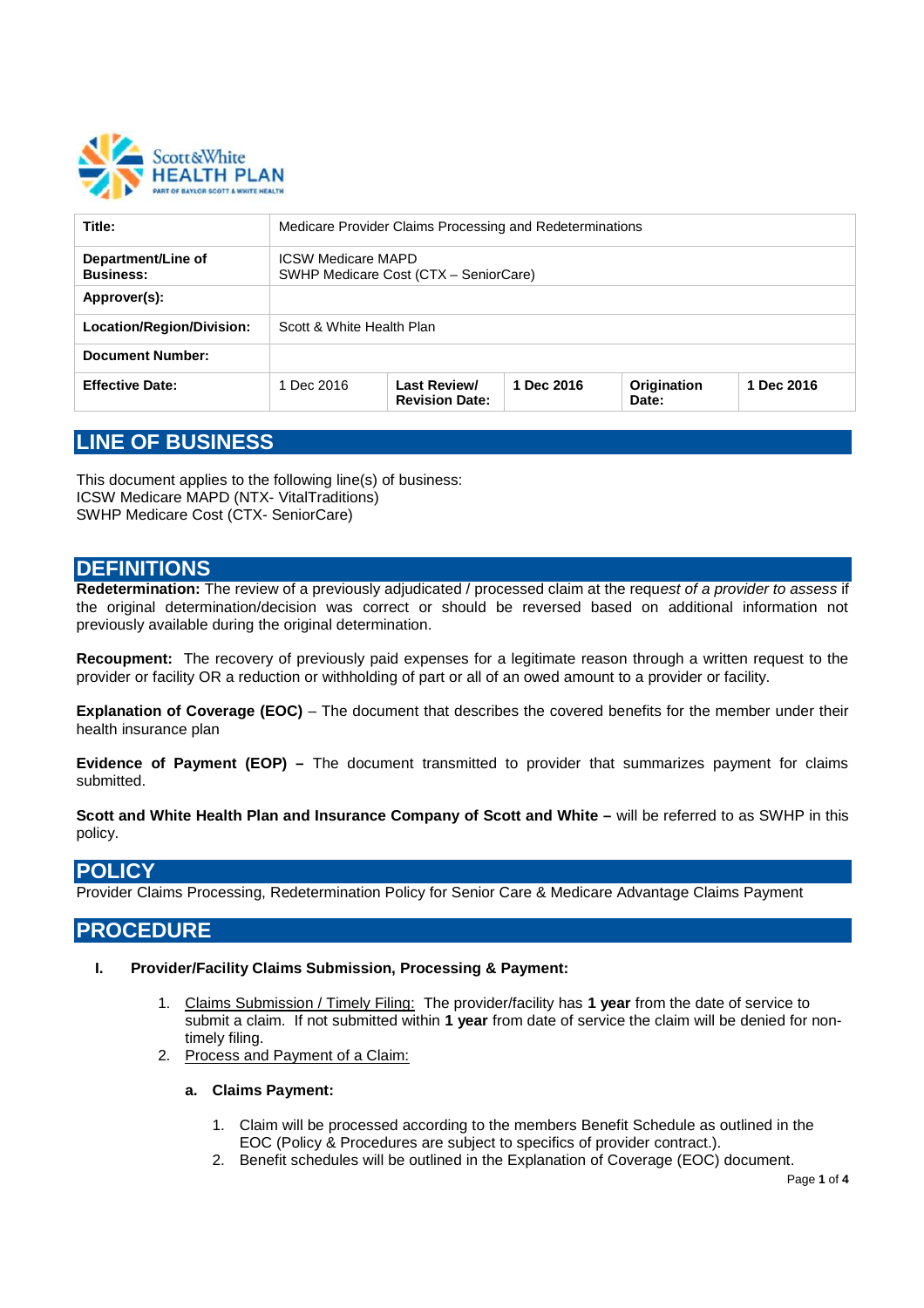- 3. Medicare Members referred to an OON Provider by an In-Network Provider will be paid for service rendered at the In-Network Medicare fee schedule.
- 4. Claim will be processed in accordance to the designated fee schedule.

#### **b. Prompt Payment**

SWHP must comply with the following prompt payment of claims provisions for claims that have been submitted by providers for services and supplies rendered to Medicare members when these services and supplies are furnished by contracted and non-contracted providers.

- SWHP will pay 95 percent of the "clean claims" within 30 days of receipt if they are submitted by, or on behalf of, a member.
- Interest will be paid on all claims paid after the  $30<sup>th</sup>$  day as designated by contract or as prescribed in regulatory guidelines.
- All other claims must be paid or denied within 60 calendar days from the date of the request for payment.

#### **II. Provider/Facility Request for Redetermination (Refer to Policy SWHP.CLM.043P for specifics):**

Provider / Facilities may a single (one time) request for a redetermination of previously processed claim based on the following criteria:

- 1. Providers are required to submit a Redetermination Request Form or a written request with sufficient information to identify the claim issue, and should include any pertinent supporting documentation (i.e. retro authorization, proof of timely filing, surgical notes, office visit notes, pathology reports, and/or medical records).
- 2. Providers are only allowed one (1) redetermination request per claim. See SWHP Claims Operations policy **SWHP.CLM.043.P.** Subsequent requests for a provider redetermination of the same claim will be returned/ rejected back to the provider/facility.
- 3. Requests for Redeterminations must be submitted within **120 days** from the initial adverse determination date unless contract states otherwise. Receipt of the notice of initial determination is presumed to be 5 days after the date of the evidence of payment (EOP). When the filing deadline for a redetermination ends on a Saturday, Sunday, legal holiday, or any other non-work day, the Plan shall apply a rollover period that extends the filing deadline to the first working day after the Saturday, Sunday, legal holiday, or other non-work day. For example, if the filing deadline for a redetermination falls on the Saturday before Columbus Day, the filing deadline is extended to the first working day after the Columbus Day holiday. (240-A, 310.2)
- 4. When necessary documentation has not been submitted, the reviewer advises the provider to submit the required documentation. In some situations, a provider may inform the reviewer that it is having trouble obtaining supporting documentation from another provider (e.g., an ambulance supplier who is requested to submit hospital admission records). If the additional documentation that was requested is not received within 14 calendar days from the date of request, the reviewer conducts the redetermination based on the information in the file. The reviewer must consider evidence that is received after the 14-day deadline but before having made and issued the redetermination. (310.4.D.2)
- 5. Processing time for redeterminations is **60 days** from date of receipt (310.4-A)
- 6. Payment is made within **60 days** from date of receipt.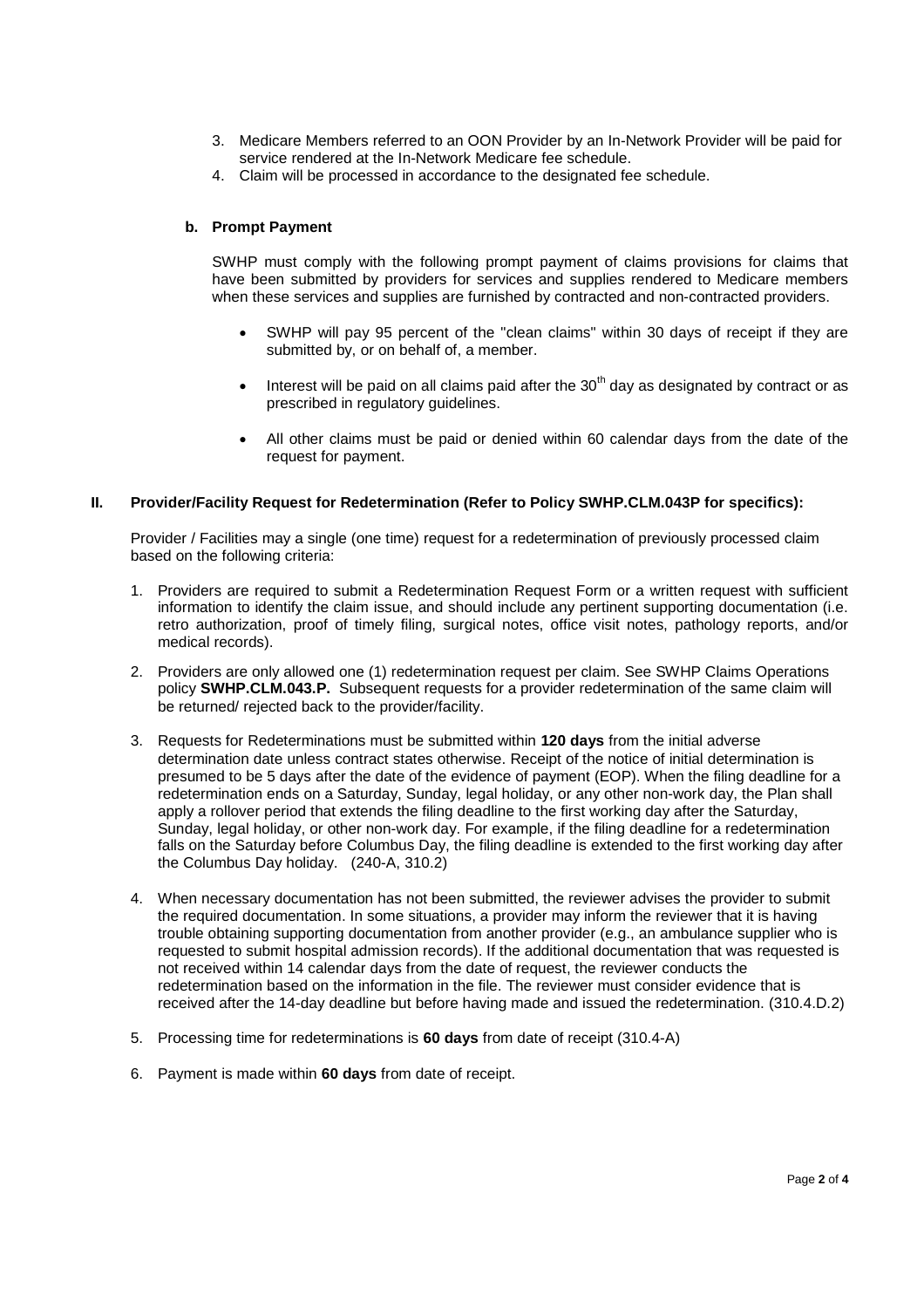#### **III. Requests for provider or facility recoupment and refunds actions:**

- 1. Provider Recoupments / Corrected Claims:
	- a. Recoupment actions for overpayment of claims may occur for corrected claim submissions. No refund request will be sent to the provider, since the submission of a corrected claim is considered a request from the provider/facility to reprocess the claim with the corrected claim.
- 2. Provider Refund Requests:
	- a. Medicare requires Request to a Provider for refunds of overpayment of a claim will be requested in writing within 180 days from the payment date.
	- b. Providers have **45 days** from the date of receipt of the refund request to dispute or make arrangements to refund the overpayment to the Health Plan.
	- c. If no action is taken to dispute or refund the overpayment within the **45 day period, recoupment actions will be taken**.
	- d. BSW contract requires that a written request for overpayment be presented and no offsetting of member accounts is permitted.

# **ATTACHMENTS**

None.

## **RELATED DOCUMENTS**

Redetermination Policy **SWHP.CLM.043.P**

Provider Claim Redetermination Request Form - Final 11-15-16

## **REFERENCES**

#### Medicare Claims Processing Manual:

https://www.cms.gov/Regulations-and-Guidance/Guidance/Manuals/Downloads/clm104c29.pdf

The information contained in this document should not be considered standards of professional practice or rules of conduct or for the benefit of any third party. This document is intended to provide guidance and, generally, allows for professional discretion and/or deviation when the individual health care provider or, if applicable, the "Approver" deems appropriate under the circumstances.